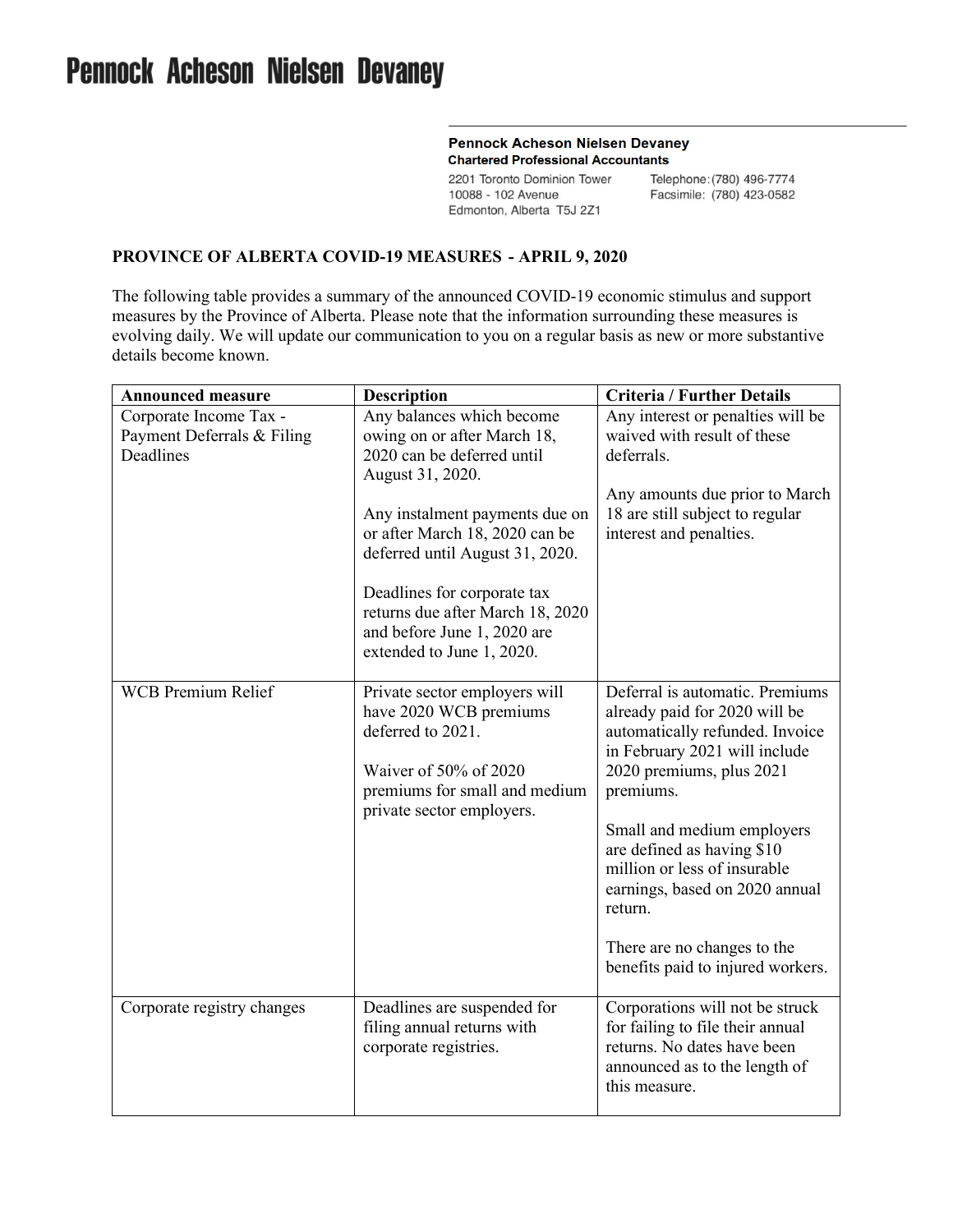| <b>Announced measure</b>                                 | <b>Description</b>                                                                                                                                                                                                                                                                                             | <b>Criteria / Further Details</b>                                                                                                                                                                                                                                                                                                                                                                     |
|----------------------------------------------------------|----------------------------------------------------------------------------------------------------------------------------------------------------------------------------------------------------------------------------------------------------------------------------------------------------------------|-------------------------------------------------------------------------------------------------------------------------------------------------------------------------------------------------------------------------------------------------------------------------------------------------------------------------------------------------------------------------------------------------------|
| Mortgage, Line of Credit, Bank<br>Loan Payment Deferrals | The major banks and ATB have<br>all announced payment deferral<br>options for various lending<br>products for individuals and<br>businesses.                                                                                                                                                                   | All deferrals are made on a case-<br>by-case basis.<br>Mortgage deferrals are typically<br>for 6 months where any deferred<br>amount will increase the balance<br>at the end of the term.<br>Customers should consult with<br>their financial institution for<br>further details.                                                                                                                     |
| <b>Utility Payment Deferral</b>                          | Residential, farm and small<br>commercial customers can make<br>a request to their utility<br>company to defer electricity and<br>natural gas bills until June 18,<br>2020 without late fees or<br>interest.                                                                                                   | Small commercial customers are<br>based on usage.<br>Repayment terms will be<br>negotiated with your utility<br>provider.<br>No Albertan can be cut off from<br>electricity or natural gas services<br>in this period.                                                                                                                                                                                |
| <b>Property Taxes</b>                                    | Budgeted increase of education<br>portion of residential property<br>taxes has been reversed.<br>Education portion of non-<br>residential property taxes has<br>been deferred by 6 months.<br>City of Edmonton has deferred<br>due date for property tax<br>payments from June 30, 2020 to<br>August 31, 2020. | Education property taxes are<br>collected by the municipality on<br>behalf of the Government of<br>Alberta as part of the overall<br>property tax assessment.<br>Collection remains the<br>responsibility of the<br>municipality, but they are<br>expected to honour any deferral<br>on the non-residential education<br>portion.<br>Other municipalities may have<br>implemented different measures. |
| Alberta Student Loans                                    | Effective March 30, 2020, all<br>Alberta student loan repayments<br>are deferred until September 30,<br>2020.                                                                                                                                                                                                  | Deferral is automatic. No<br>interest will accrue during this<br>period.                                                                                                                                                                                                                                                                                                                              |
| Tourism Levy                                             | Remittances due on or after<br>March 27, 2020 can be deferred<br>until August 31, 2020.                                                                                                                                                                                                                        | Interest will be waived for<br>deferred payments. Returns are<br>still required to be filed by their<br>regular due dates.                                                                                                                                                                                                                                                                            |